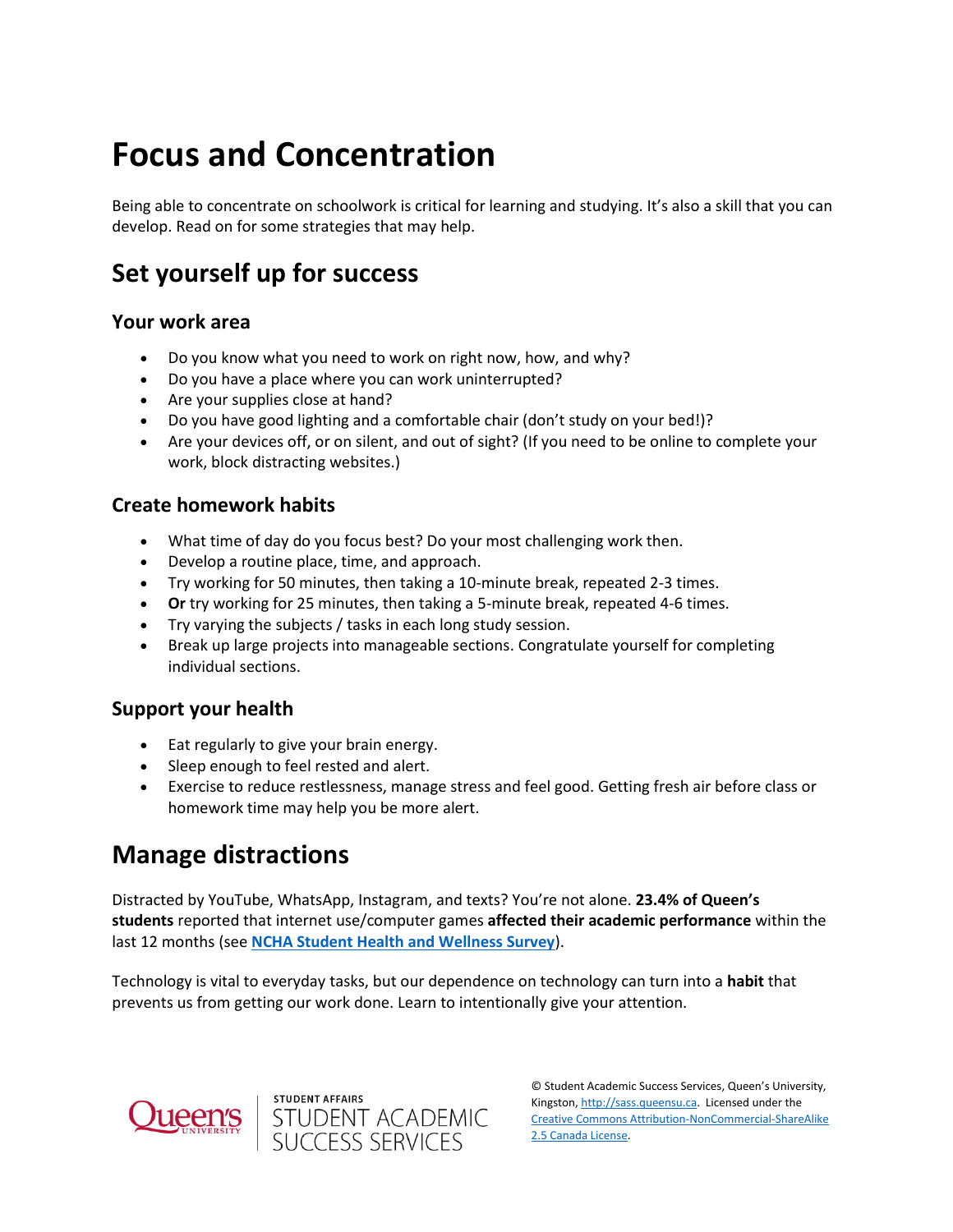Here are some strategies to try:

#### **When you need to focus on a task...**

Ask yourself, "Do I need my computer / phone / device for this task?"

*No, I don't need it.*

- leave laptop at home
- log out and close laptop; put out of sight in a backpack or drawer; turn off wifi
- put phone on airplane mode/on silent, out of sight in a backpack or drawer
- check for notifications on long (1-2 hour) breaks, not short (5-10 minute) breaks

#### *Yes, I do need it.*

- block unnecessary sites with apps
- check for notifications on long (1-2 hour) breaks, not short (5-10 minute) breaks
- when you're tempted by a distraction, ask yourself, "why am I doing this? Will it support my goals?"
- challenge yourself to go five more minutes without checking your phone/social media

Increasing the physical distance between you and your phone / laptop, or increasing the time / effort required to check notifications, may help you manage your impulses.

#### **When you want to avoid your phone...**

- With a trusted roommate/friend, **lock your phones and swap them** for a couple of hours when you really want to focus.
- Check your phone and social media only at **specific times** during the day, such as every two hours, or after breakfast, lunch, and dinner.
- **Example 1** Let your family and friends know you're not available during work time unless it's an emergency. Tell them you're trying to change your online habits to support your academic/health goals and ask for their support.
- **Ask yourself**, "Tonight, when I look back on my day, what would make me feel as though it was **a good day, well-spent**? What can I do right now to contribute to that satisfaction?"
- Charge your phone in another room, or put it on airplane mode, **while you sleep**.
- Try thinking of time away from your phone as **liberating**, a chance to be yourself and to do things that you love to do.

#### **When you do check your phone...**

- **Track how much time** you spend on your phone / laptop for non-work activity. Lots of apps exist that help you track phone usage.
- **Set a timer** to remind yourself to return to work after a break. Or have an accountability buddy who helps you get back to work after a break.
- **Combine your phone check with a look at your daily to-do list/weekly schedule**, to help you remember that you had planned to get something specific done in this time.



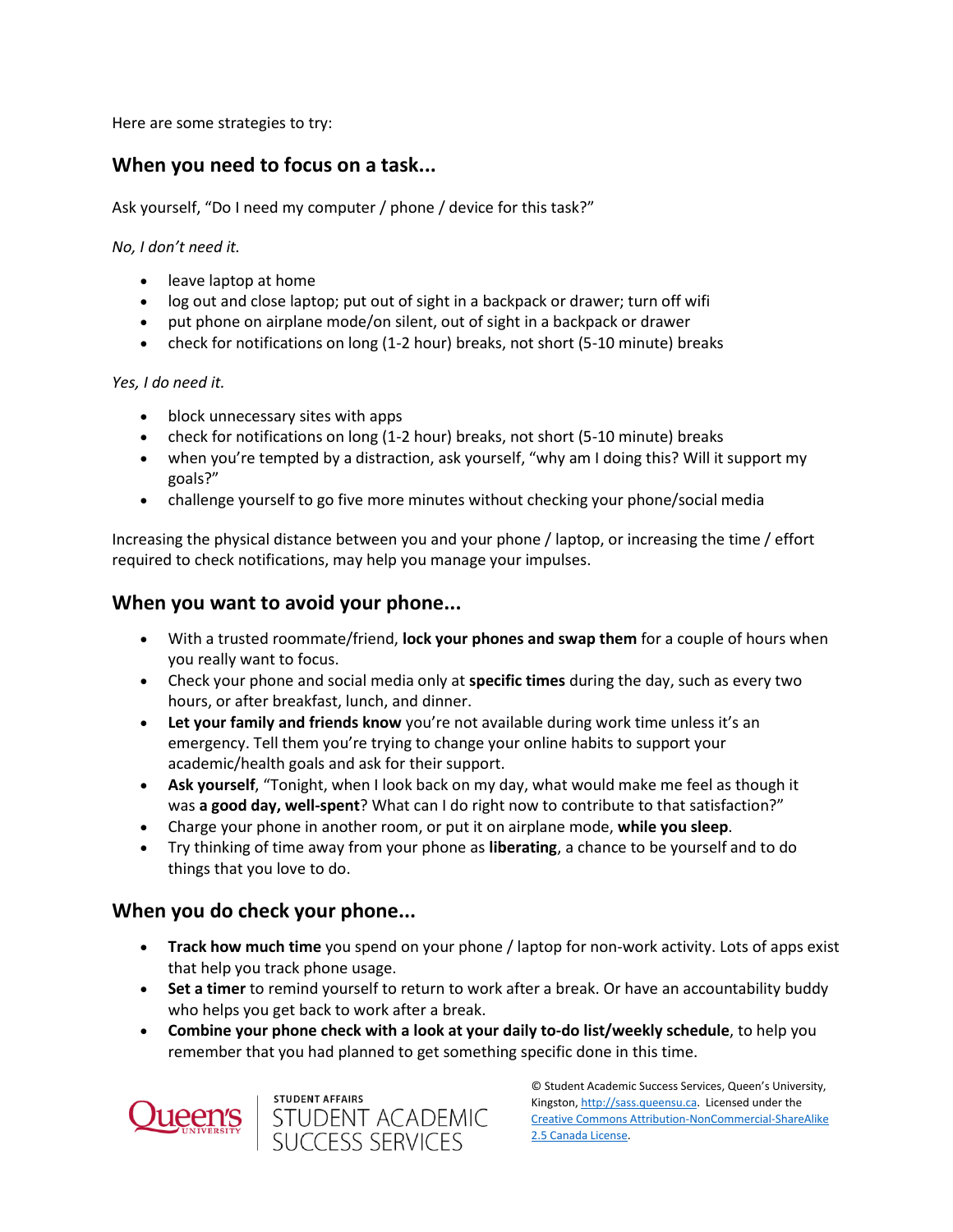- Remember you can do **non-phone things** on a break, like stretching, running up and down stairs, taking a short walk, getting a coffee, listening to a song with your eyes closed, etc.
- If you fear letting down family and friends by not responding to their messages, **commit to responding on breaks, or later that day, instead of instantly**.

#### **When your thoughts distract you...**

Get **distracting thoughts** out of your head by writing them down on a nearby pad of paper. Set aside a bit of time each evening to review your distractions:

- some items may be trivial and can be forgotten
- some items may be important–turn these into specific actions and add them to your to-do list
- discuss ongoing, distressing thoughts with someone.

**Track your attention**: if you're distracted while you're trying to work, try making a check mark on a nearby pad of paper, then turn your attention back to work. Later, look for patterns. Do your thoughts wander when you are tired, hungry, restless or worried? Think about your improving your health habits and/or talking to someone about your worries.

**Minimize or manage distractions that you have some control over**; for example, ask your friends and family to help you protect your work time, and reassure them that you will be available to them other hours of the day.

**If these strategies aren't helpful**, remember that giving into online distraction can be a very difficult habit to change. Don't expect to go from constantly distracted to perfectly focused in a day. Try one or two of the strategies above for a week or two, then try a couple more for another week, and aim for slow but solid improvement over time. You might also consider booking an **appointment** with a counsellor to talk about how to break a habit.

## **Get to work**

#### **Get started**

- Keep all necessary supplies close at hand to avoid set-up time and distractions.
- If a large task seems daunting, break it down into several smaller, specific tasks. Still daunted? Make them smaller.
- Try the "5 more rule." Commit to working for five (minutes, pages, sentences, etc.) and then do it. Then decide to work another 5 more or not.
- Start each work session with 10 minutes of review of the most recent material, to reinforce previous learning and boost your confidence.

#### **Work within your attention span**

Rather than becoming frustrated about lack of focus, learn to work within the limits of your attention span.



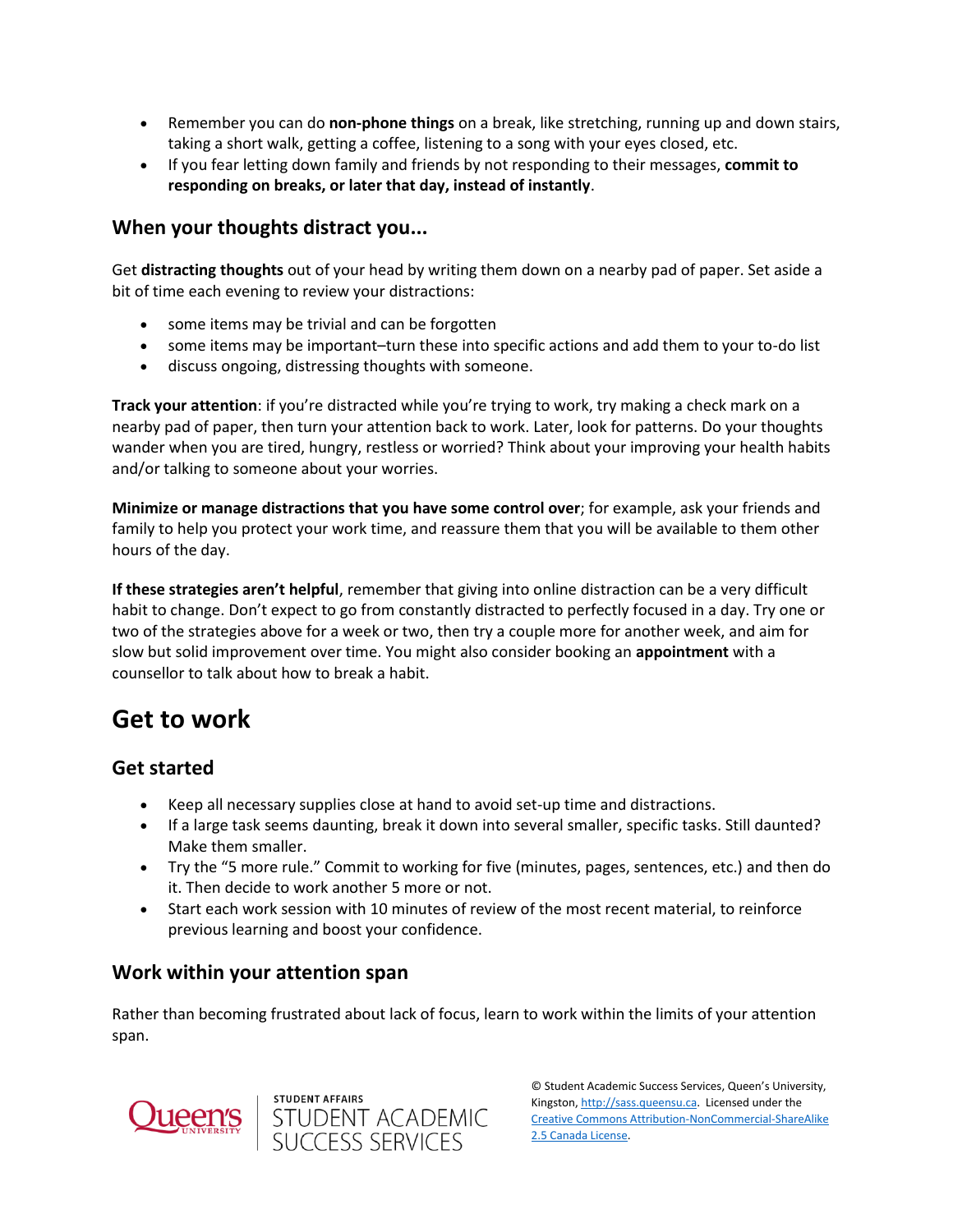- First, **find the limits** of your attention for a particular task or subject. Can you stay focused for 10 minutes? 20 minutes?
- Try setting a regular 5-minute timer, and when it goes off, ask yourself if you are still engaged in the task. Mark down when your attention begins to wane.
- Once you have established your attention span for a course, **divide your work into chunks** that will take that long to complete. For example:
	- o You have about a 30-minute attention span for working on a case study in your Commerce class. Divide the project into reading the assignment for 30 minutes, then finding 3 research articles for 30 minutes, etc.
- **Take 5 minute breaks** between work sessions. Use a timer to keep you on track, both for your working sessions and for your breaks. You can set up your phone to help you, or search for an online timer that will time your work sessions and breaks.
- **Do your hardest work** (the most difficult stuff, the boring stuff) at the time of day when you are most alert.

#### **Motivate yourself**

- Remind yourself of how the task you're trying to focus on will her you meet a longer-term goal.
- Set a specific target in terms of time spent on a task, or amount of work to complete.
- Work before you play. Build in a reward for successfully reaching your goal: a coffee, chat, walk, or something you enjoy that you must earn before you have it.

It is much easier to focus if you're interested in a task, but what if you **aren't interested?**

Try active studying strategies:

- Ask yourself questions.
- Relate the information to your personal experience or to your other courses.
- Think about the topic's real-world implications. Ask "what if" questions.
- Make up your own examples.

Try reminding yourself how this task will help you achieve an exciting goal.

Keep in mind that sometimes you just have to do something you don't want to do; consider it good for character development and get on with it.

#### **Use self-talk to stay on task**

Self-talk can help you get started and stay on track. Congratulate yourself for staying on track, or remind yourself where your attention should be. Keep practicing; over time, you can develop a habit that keeps you motivated and focused.

Examples of encouraging self-talk:

- If I get started now, I'll feel less stressed later.
- I'm really making progress on this paper.
- I've been working for 30 minutes without distraction, yay!